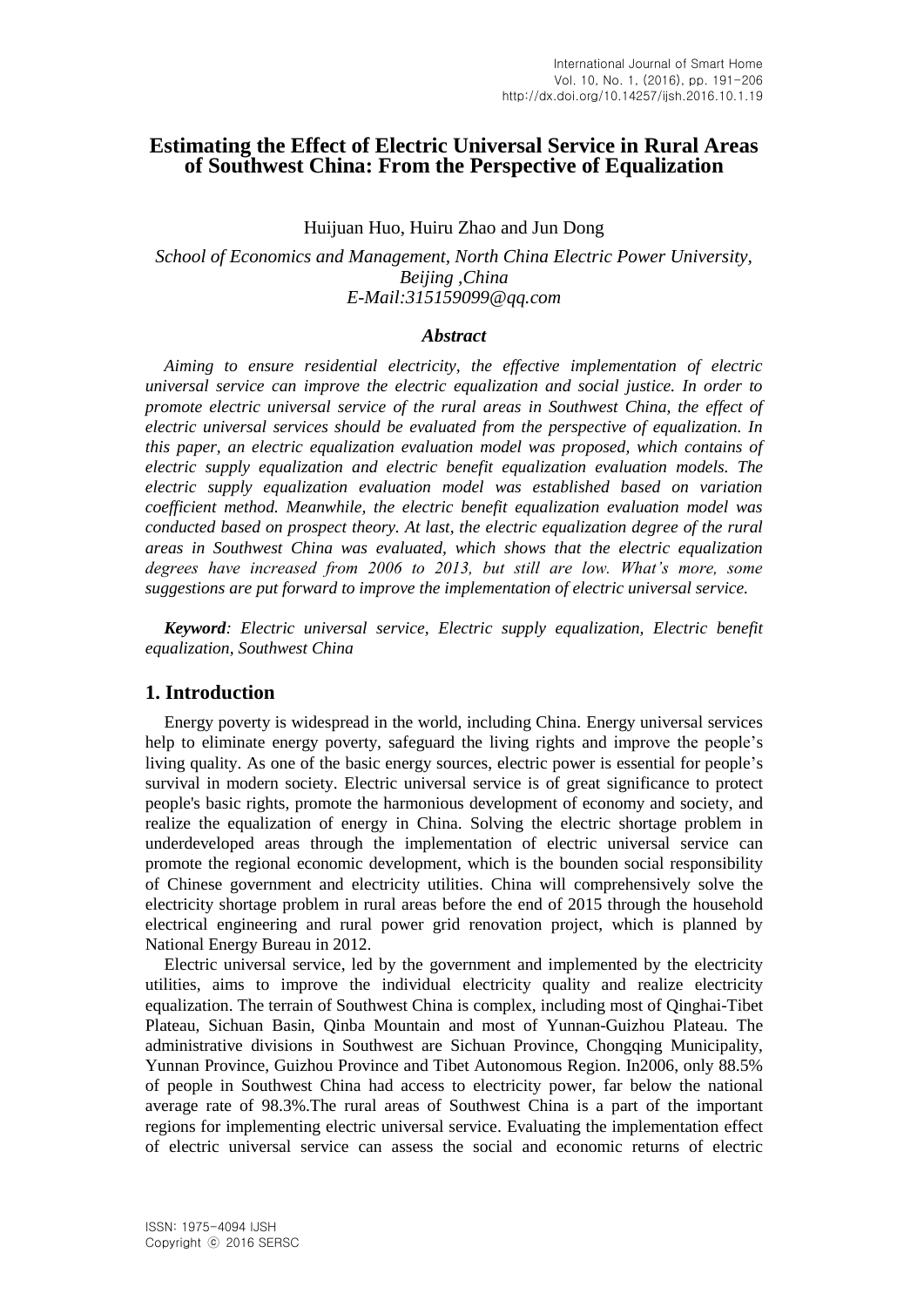universal service and the contributions of promoting social fairness in Southwest China. Therefore, we will propose an evaluation model of electric universal service from the perspective of the electricity equalization and then analyze the implementation effect of electric universal service in Southwest China.

With regard to the current research on public service equalization, most researchers put their emphasis on two aspects, which are the implementation path of equalization and equalization assessment. In terms of the implementation path of equalization, Ruixue Cui and Lina Su [1] proposed several paths to ensure all citizens' equal rights to share public sports service though the research of equal access to public fitness facilities in Hebei province. Christos Kotsogiannis, Robert Schwager [2] proposed the overall plan of fiscal equalization systems on accountability depended on the balance of some effects, including paying more attentions to the remaining variation in public good supplies, increasing the punishment charge, etc. Jia Xiaojun , Yue Ximing [3] put forward that equal financial transfer payment is the precondition for the equalization of public services and deduced a way to derive the equilibrium transfer payment in China. Wang Litan [4] suggested that the gap between local government's public service expenditure widens at an annual rate of  $2.11\% \sim 2.28\%$ . China should reform on the basis of the development of economic equilibrium and gradually improve the financial payment system of the Chinese government. In terms of equalization assessment, Jiang Shijie et al.[5] used evaluation indicator system and evaluation model for the infrastructure contribution to urban-rural coordination in Chongqing Municipality to evaluate the degree of urban-rural infrastructure supply equalization. Xiaoling Zhang [6] established a multi-criteria model, which quantified the effect of individual infrastructure projects on urban-rural balance, to evaluate the contribution of the public project for narrowing the gap between urban and rural areas. Giuseppina Siciliano et al.[7] assessed social priorities linked to the impacts of a large dam in Cambodia ,and proposed that the divergence between national and local priorities brought about the an unequal distribution of costs and benefits between urban and rural areas. Zeng Hongying[8] used the factor method and established the expense and revenue standardization systems based on the state average standards developed, then calculated and evaluated the fiscal equalizing transfers of 31 provinces from the central government. Yang Ye[9] adopted the 16 indicators of the 31 regions in China as the basis of analysis and compared with the level of basic public services in various regions. Wang Xin-min, Nan Rui[10] constructed a multi-level evaluation index system of basic public services equalization, determined the index weight with AHP, and applied the grey correlation for the research of evaluating the level of basic pubic services equalization in 31 provinces. Sen Guo et al[11] used the social welfare function to evaluate the effect of electric universal service in China based on Atkinson's social welfare theory and prospect theory.

The above literature reviews lay the foundation for evaluating the effect of electric universal service from the perspective of equalization. To the best of our knowledge, electric universal service evaluation from the perspective of equalization has rarely been studied. Therefore, conducting an appropriate equalization evaluation model to estimate the effect of electric universal service is quite necessary, which can fill the research gap. Meanwhile, the evaluation result about electric universal service can provide some reference for the administrative departments to make policy related to electric universal service.

Considering the differences of supply and benefit of electric service, this paper proposes a comprehensive evaluation model for the electricity equalization by employing variation coefficient method and prospect theory from the supply equalization and benefit equalization. This paper is organized as follows: Section 2 introduces the meaning of electric universal service in China and electricity equalization. Section 3 conducts the electric supply equalization evaluation model based on entropy weight and variation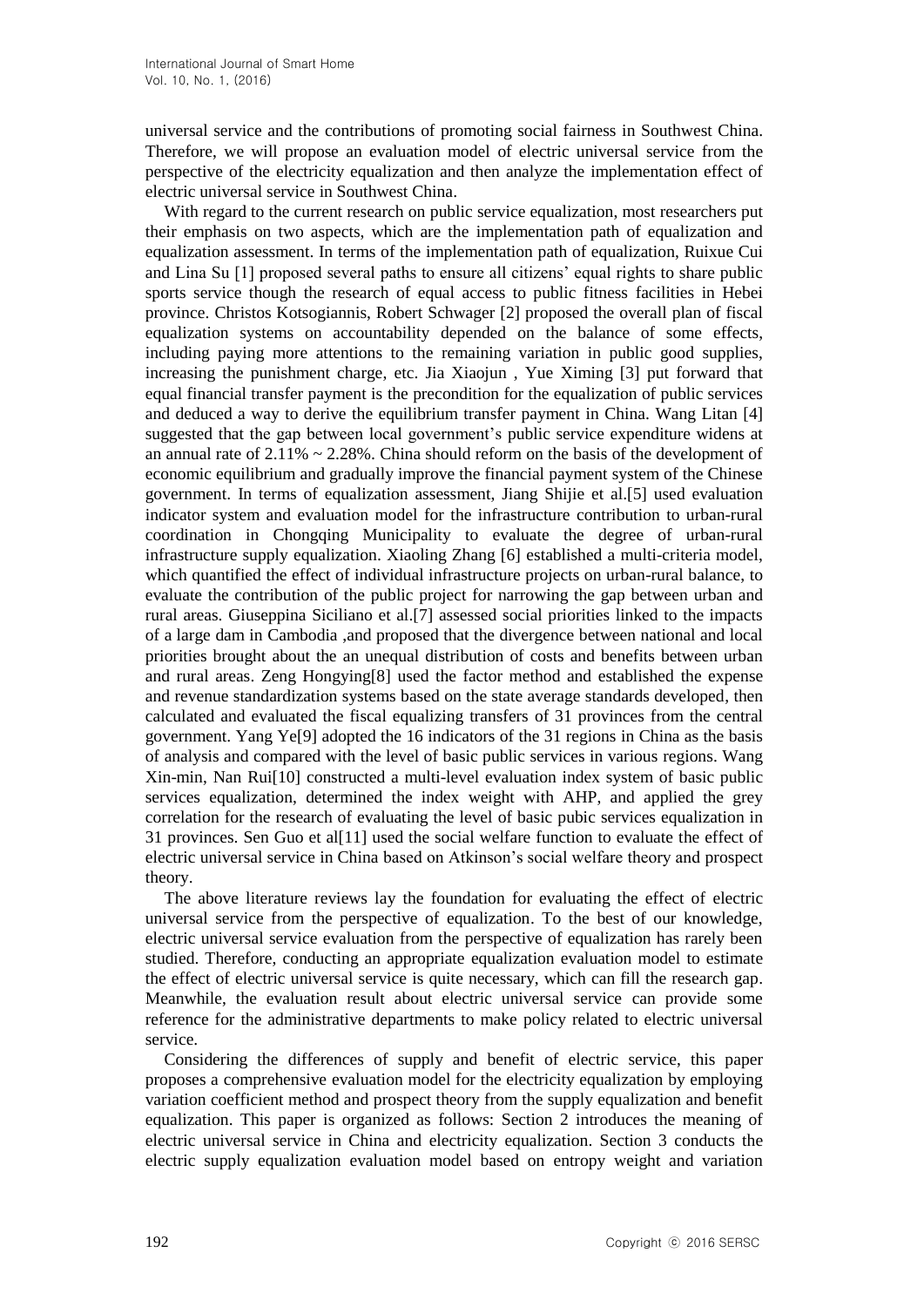coefficient method. Section 4 establishes the electric benefit equalization evaluation model through AHP weight and prospect theory. Section 5 estimates the electricity equalization in rural areas of Southwest China and analyzes the electric universal service effect from the perspective of equalization. Section 6 concludes this paper.

# **2. Electric Universal Service and Electric Equalization in Southwest China**

### **2.1 Electric Universal Service**

Electric Universal Service is a government funded project, aiming to insure people living in remote areas can consume the sustainable and reliable electricity at affordable prices. The driving mechanism of electric universal service implementation is to raise the energy equalization level and promote economic growth and living quality by means of the positive externality of the electric power grid [11]. The electric universal service holds some characteristics as other public services, which are:(1) Scope of universal service should cover all residents, especially in rural areas; (2) all the recipients should have equal access to basic electricity service; (3) the universal service price should be affordable for the recipients; (4) electric universal service standards should change periodically with the economic and social development.

Electric universal service in China is still in the primary stage. There are some people who have no access to electricity. As the agricultural region, Southwest China has the rural population of 58.9% accounting for the total population. The regional economy development is in low level. The rural people are living in poverty. The electricity-free problem has restricted the development in rural area of Southwest China, according to "China's Energy Policy (2012)". In 2013, the electricity cover ratio of Southwest China has been promoted to 99.61%, but the electricity service level is still low.

# **2.2 Electric Equalization**

Electric universal service is a basic public service in the energy sector. Electric equalization degree reveals the social fairness and justice to a certain extent. It includes electric supply equalization which means that electric infrastructure supplies should be roughly the same, and electric benefit equalization which means citizens can enjoy the electric power service equally.

Electric supply equalization provides the equal opportunities for all citizens to enjoy basic electricity, which is macro. The core of electric supply equalization is the general equal supply of basic electric services in all regions. According to electric universal service, electric supply equalization pays more attention to the electric power investment and electric service in rural areas. Electric benefit equalization embodies the similar effect of using electric power for all citizens, which is micro. The core of electric benefit equalization is the equal welfare improvement from the basic electric service. Electric benefit equalization focuses on the actual individual welfare level and the equalization degree of welfare improvement from electric universal service. Electric supply equalization is the premise and foundation of electric benefit equalization. Electric benefit equalization is consistent with the goal of electric universal service implementation.

# **3. Electric Supply Equalization Evaluation Model**

### **3.1 Indicator System of Electric Supply Equalization in Rural Areas**

Electric supply equalization is the main performance of electric power investment equalization and electric service equalization in rural areas. Per capita electricity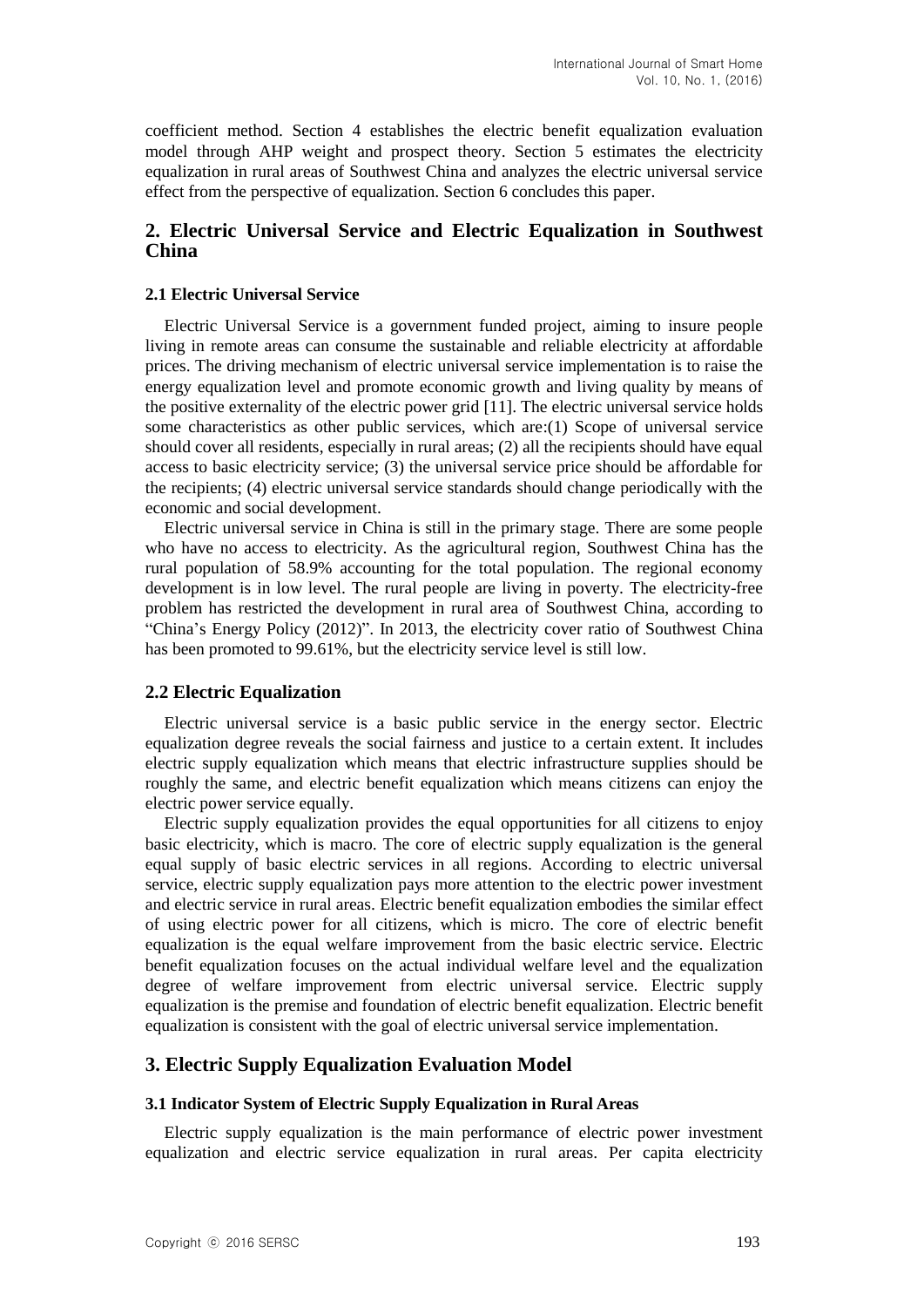investment and its share in infrastructure investment reflect how much the regional government emphasizes rural electric power investment. The more electric power investment is, the higher the electric supply equalization degree is. The per capita electricity generation reflects the construction of power facilities in rural areas. Electricity cover ratio is the proportion of people who can use electricity in the general population, which is an important evaluation indicator of electric universal service. Per capita electricity consumption reflects the overall level of electricity for living and production. In order to enhance the rural electric supply capacity, the government and electricity utilities carry out the rural power grid renovation project actively in China. The degree of the rural power grid renovation can reflect the electric service degree in rural areas to a certain extent. The index system of electric supply equalization is shown in Table 1.

| Object          | First-grade indicator                                 | Second-grade indicator                               |
|-----------------|-------------------------------------------------------|------------------------------------------------------|
|                 |                                                       | Per capita electricity investment, $B_1$             |
|                 | Electric power                                        | Per capita electric power generation, $B_2$          |
| Electric supply | investment, $A_1$<br>Electric power<br>service, $A_2$ | The share of rural electric investment in            |
| equalization,   |                                                       | infrastructure investment, $B_3$                     |
| $X_1$           |                                                       | Electricity cover ratio, $B_4$                       |
|                 |                                                       | Per capita electricity consumption, $B_5$            |
|                 |                                                       | The degree of the rural power grid renovation, $B_6$ |

## **Table 1. Index System of Electric Supply Equalization**

## **3.2 Weight of the Electric Supply Equalization Indicator**

Objective fixed weight methods, which is based on the inherent information of indictors to calculate the weight, can eliminate the man-made disturbances and be close to facts. According to information theory, the entropy is used to measure the disorder degree and the amount of information. The small entropy value represents the indicator with much information and the small disorder degree.[12] We employ the entropy weight method to determine the weight of electric supply equalization indicator, which is as follows.

Supposing there are *m* pieces of indicators and *n* regions in the indicator system,  $r_{ij}$  is the value of indicator *i* in the region *j*. In order to eliminate the influence of indicator dimension on incommensurability, we should standardize indicators by using the extreme value method. The calculation formula is as follows:

$$
r_{ij} = \frac{r'_{ij} - \min r'_{ij}}{\max r'_{ij} - \min r'_{ij}}
$$
\n
$$
\tag{1}
$$

$$
r_{ij} = \frac{\max r'_{ij} - r'_{ij}}{\max r'_{ij} - \min r'_{ij}}
$$
(2)

Where  $r_{ii}$  represents the standardized value of indicator *i* and region *j*; eq(1) uses for the benefit indicators; eq(2) uses for the cost indicators,  $i = 1, \dots, m, j = 1, \dots, n$ 

According to the definition of entropy, the entropy value of indicator  $r_i$  is calculated by Equation (3).

$$
h_{i} = -\frac{\sum_{j=1}^{n} f_{ij} \ln f_{ij}}{\ln n}
$$
 (3)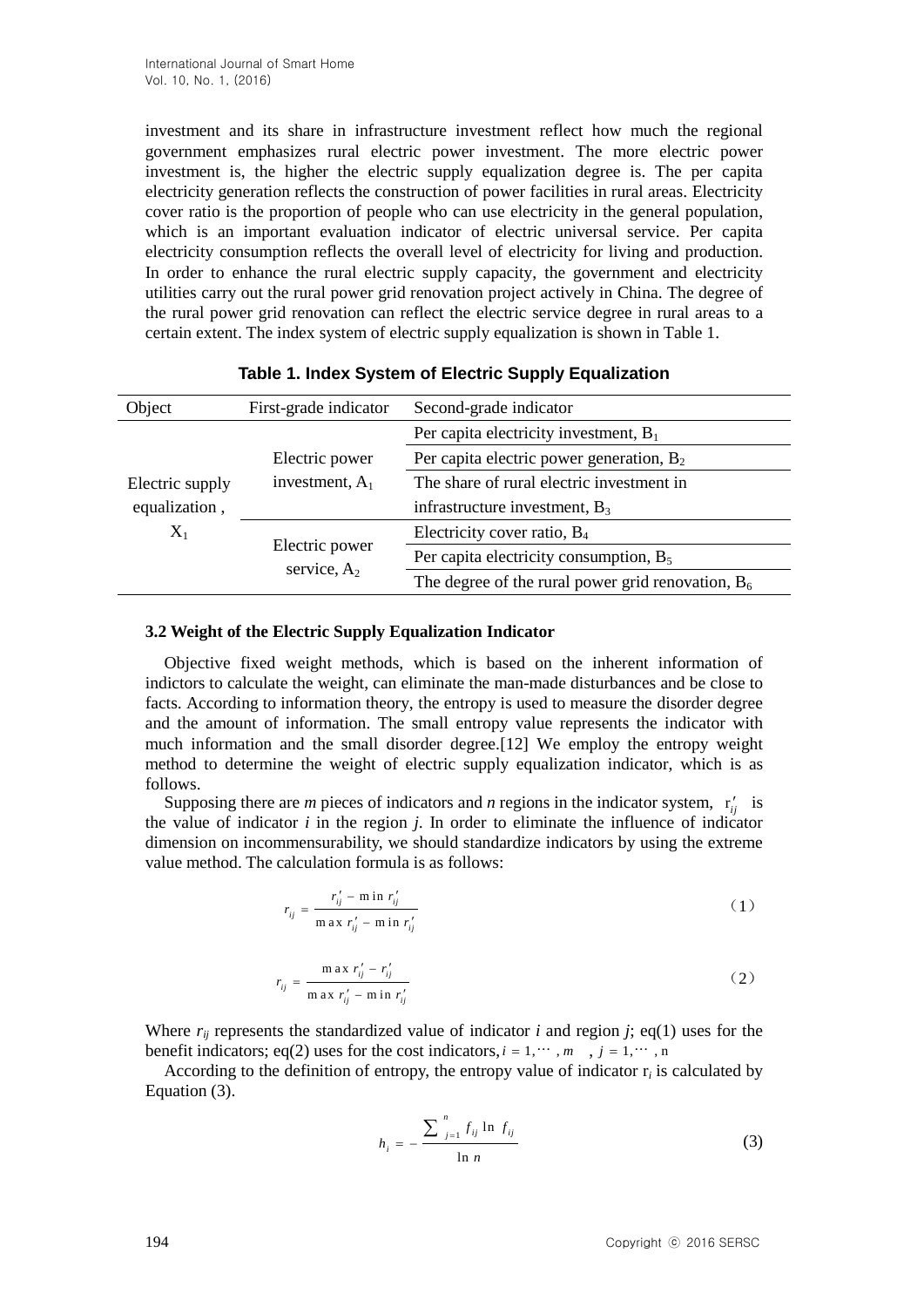Wherein:

$$
f_{ij} = r_{ij} \left/ \sum_{j=1}^{n} r_{ij} \right. \tag{4}
$$

And if  $f_{ij} = 0$ ,  $f_{ij} \ln f_{ij} = 0$ 

So the entropy weight can be calculated by Equation (5).

$$
w_{i} = \frac{1 - h_{i}}{m - \sum_{i=1}^{m} h_{i}}
$$
 (5)

Where *w<sup>i</sup>* represents the weight of indicator *i.*

#### **3.3 Electric Supply Equalization Index in Rural Areas**

Electric supply equalization means the equal electricity supply without the regional differences. We will establish the electric supply equalization index to measure the electric supply equalization degree in rural areas based on variation coefficient method.

Variation coefficient can measure the data dispersion in the evaluation index system, which is employed to measure the electric supply equalization degree.[13] The larger the variation coefficient value is, the more obvious the data dispersion is, and the lower the electric supply equalization degree is. We consider the variation coefficient of electric supply equalization indicator system as the electric supply equalization index.

According to the variation coefficient method, electric supply equalization index of region *j* can be calculated by Equation (6).

$$
S_j = \frac{\sigma_j}{\overline{z}_j} \tag{6}
$$

Wherein:

$$
\overline{z}_{j} = \frac{\sum_{i=1}^{m} w_{i} \times r_{ij}}{m} \qquad i = 1 \cdots m, j = 1 \cdots n
$$
 (7)

$$
\sigma_{j} = \sqrt{\frac{\sum_{i=1}^{m} (z_{ij} - \overline{z}_{j})^{2}}{m-1}}
$$
 (8)

Where  $S_j$  is the electric supply equalization index of the region *j*;  $\overline{z_j}$  is the average

indicator value of region *j*;  $\sigma_i$  is the standard deviation.

### **4. Electric Benefit Equalization Evaluation Model**

#### **4.1 Indicator System of Electric Benefit Equalization in Rural Areas**

Electric benefit equalization focuses on the equality of individual welfare improvement from electric universal service. The welfare improvement mainly comes from the economic situation, residential electricity level and living quality. Effective implementation of electric universal service can improve the economic development in rural areas, such as increasing the per capita net income, improving the consumption level, purchasing electrical appliances, etc. Rural residential electricity level is promoted with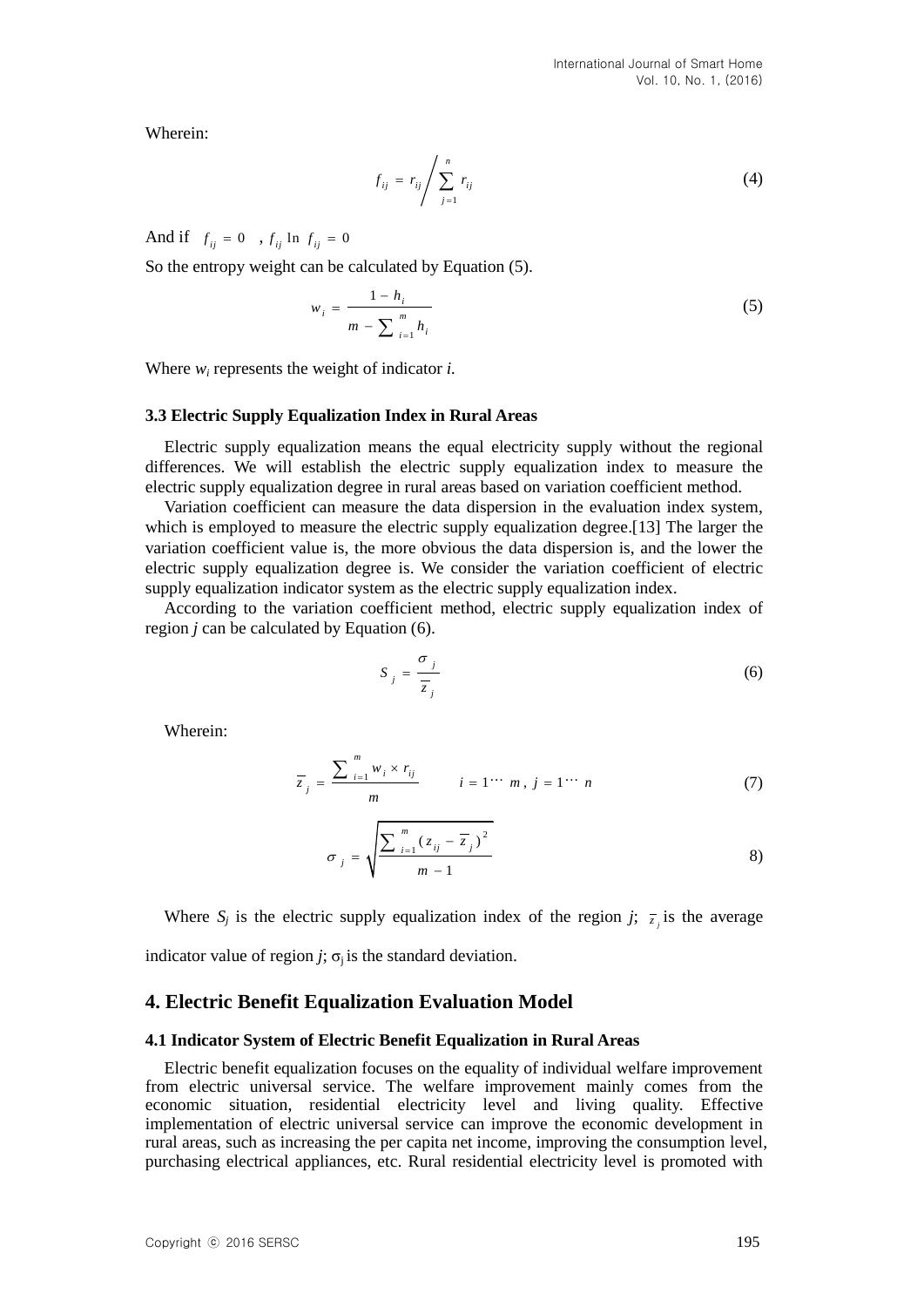the implementation of electric universal service, which is shown to increase living electricity consumption and reduce the electricity bills. The improvement of electric power service satisfaction degree also reflects electric service level. As electric power is a kind of clean energy, rural residents can improve their living environment by increasing the electricity consumption to reduce the usage of coal and straw to some extent. The popularity of television and mobile phones can reduce the Engel coefficient values and illiteracy quantity in rural areas by the increasing exchange opportunities with the outside world in a certain extent. The index system of electric benefit equalization in rural areas is shown in Table 2.

|                     | <b>First-grade</b>                      | Second-grade indicator                               |  |  |
|---------------------|-----------------------------------------|------------------------------------------------------|--|--|
| Object              | indicator                               |                                                      |  |  |
|                     |                                         | The per capita net income, $B_7$                     |  |  |
|                     | Economic situation,                     | Color TV ownership, $B_8$                            |  |  |
|                     | $A_3$                                   | Mobile phone ownership, $B_9$                        |  |  |
|                     |                                         | Per capita consumption level, $B_{10}$               |  |  |
|                     |                                         | The share of electricity consumption in per capita   |  |  |
| Electric benefit    | Residential electricity<br>level, $A_4$ | consumption, $B_{11}$                                |  |  |
| equalization, $X_2$ |                                         | Per capita living electricity consumption, $B_{12}$  |  |  |
|                     |                                         | Electric power service satisfaction degree, $B_{13}$ |  |  |
|                     | Living quality, $A_5$                   | Engel coefficient, $B_{14}$                          |  |  |
|                     |                                         | Living environment satisfaction degree, $B_{15}$     |  |  |
|                     |                                         | Illiteracy rate, $B_{16}$                            |  |  |

**Table 2. Index System of Electric Benefit Equalization in Rural Areas**

### **4.2 Weight of the Electric Benefit Equalization Indicator**

The analytic hierarchy process (AHP) method is a multiple criteria decision-making approach created to solve complex multiple criteria problems involving qualitative decisions [14]. The electric benefit equalization indicator system has a multi-level hierarchy structure, and there is a certain relationship between the indicators. So we apply the AHP method to calculate electric benefit equalization indicator weights.

According to AHP method, at first we need to analyze the relationship between the electric benefit equalization indicators and conduct the hierarchy structure. Then we compare the relative importance between every two indicators in the same layer and construct the judgment matrix based on 1-9 scale method, where 1 represents that the two indicators are of the same importance and 9 represents that the former is much more important than the latter. Finally we calculate the weights of each indicator layer by Super Decisions 1.6.0 and test the consistency of judge matrix. If the consistency indicator value is less than 0.1, the indicator weight should be accepted, if not, the judgment matrix should be modified.

### **4.3 Electric Benefit Equalization Index in Rural Areas**

Electric benefit equalization means the equal welfare improvement of rural residents, who are recipients of electric universal service. We will construct the electric benefit equalization index to measure the welfare change and electric benefit equalization degree.

Prospect theory is resulted from connecting cognitive psychology and behavioral science with rich experimental verification.[15] It can truly reflect the decision-making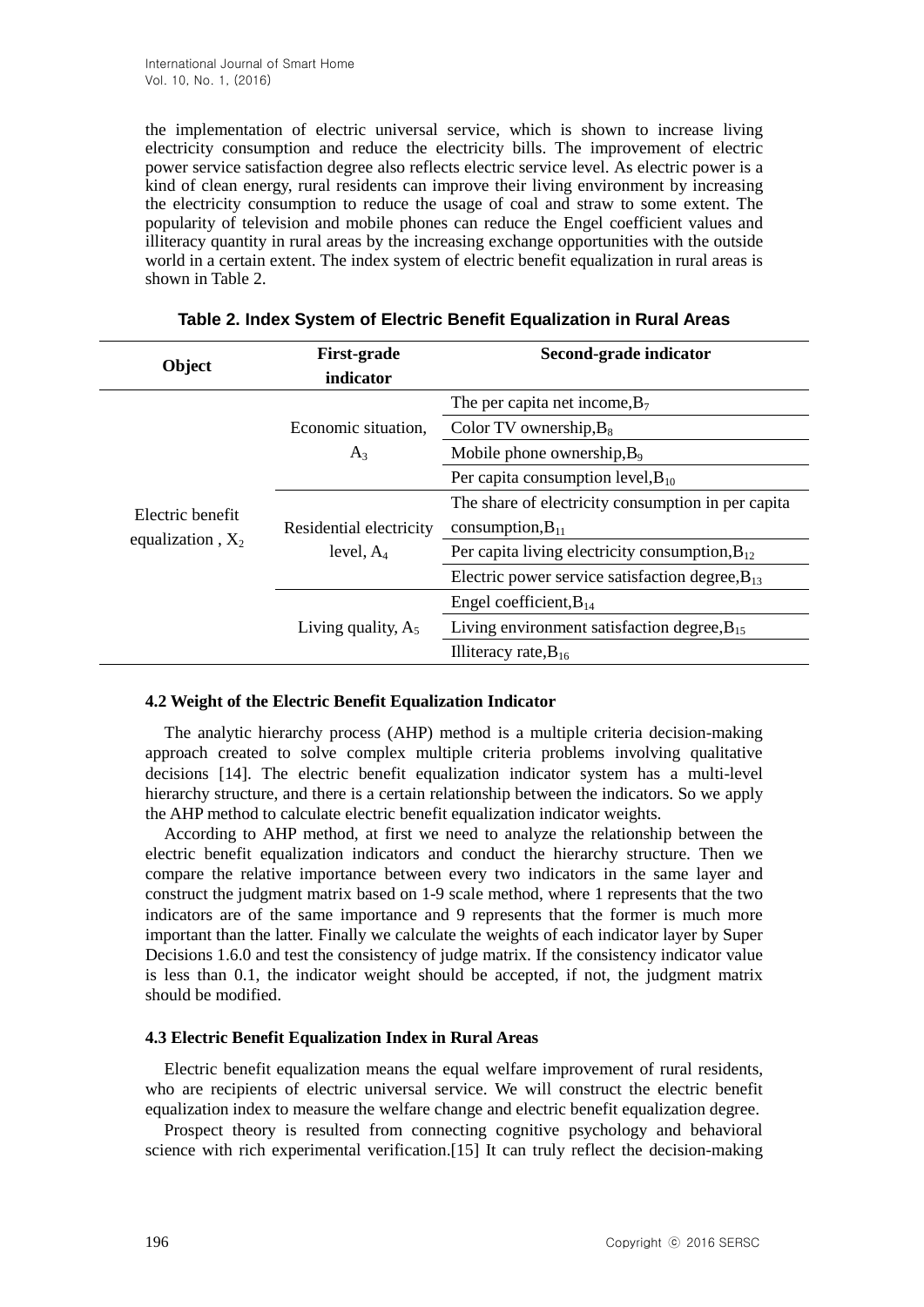behavior in the uncertain environment. According to the prospect theory, people make decisions with limited rationality and have a higher sensitivity about losses rather than caring about gains from the selected reference point. [16] The welfare improvement inducted by the rural residents is subjective and uncertain, which is consistent with the limited rationality. Applying prospect theory into the issue of electric benefit equalization index, we found out that the individual welfare has changed relatively to the reference point after the implementation of electric universal service. Then we choose the initial indicator values before electric universal service as the reference point of the indicators.

According to the prospect theory, individuals will feel the gain when the actual indicator value is higher than the reference point, or they will feel the loss when the actual indicator value is lower than the reference point. Individuals have a higher sensitivity about the welfare loss rather than detecting welfare gain, which conforms to the actual situation.

Supposing there are *M* pieces of indicators and *n* regions in the indicator system, the welfare change caused by indicator  $k$  can be measured by Equation  $(9)$ .

$$
\Delta U_{kj} = \begin{cases} -\lambda (r_k^* - r_{kj})^{\beta} & r_{kj} < r_k^* \\ (r_{kj} - r_k^*)^{\alpha} & r_{kj} \ge r_k^* \end{cases}
$$
 (9)

Where  $\Delta U_{kj}$  represents the welfare change of region *j* caused by indicator *k*;  $r_k^*$ *k r*

represents the reference point value of indicator  $k$ ;  $r_{ki}$  represents the standardized value of indicator *k* and region *j*;  $\lambda$  represents the loss aversion coefficient;  $\alpha$  and  $\beta$  represents the

value adjustment coefficient.  $k = 1$  "  $M$ ,  $j = 1$  "  $n$ .

Therefore, the electric benefit equalization index can be measured by Equation (10).

$$
B_{j} = \sum_{k=1}^{l} w_{k} U_{kj}
$$
 (10)

Where  $B_i$  represents the electric benefit equalization index of region *j*.

# **5. Electric Equalization and Electric Universal Service Effect in Rural Areas of Southwest China**

#### **5.1 Data Sources and Standardization**

For estimating the effect of electric universal service in Southwest China, this paper employs the related data of the rural area in Chongqing Municipality, Sichuan Province, Guizhou Province, Yunnan Province and Tibet Autonomous Region through 2006 to 2013 to calculate the electric equalization. This paper also uses the relevant nationwide data from 2006 to 2013 as the comparison object. We obtain the related date of the five administrative divisions through consulting the relevant statistical materials and issuing the questionnaires. The relevant statistical materials include China Statistical Yearbook (2007-2014), China Rural Statistical Yearbook (2007-2014), China Yearbook of Household Survey (2007-2014) etc.

In order to eliminate the influence of indicator dimension on incommensurability, we standardize the data by the extreme value method. B11 B14 B16, as the cost indicators, should be standardized by Equation (2), and others should be standardized by Equation (1).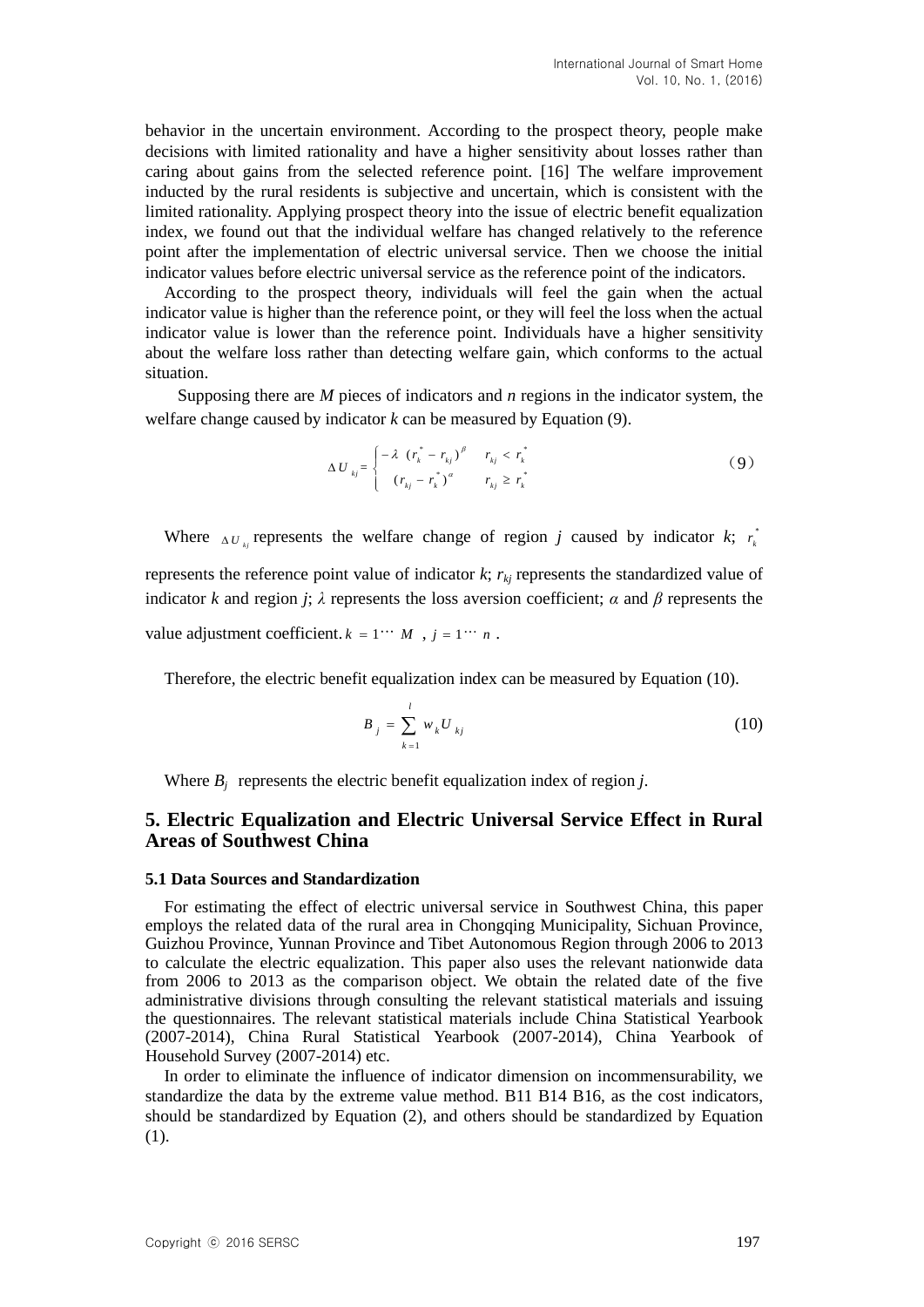# **5.2 Electric Supply Equalization**

The first step of electric supply equalization calculation is to determine the indicator weight. According to Equation (2)-(5), the weights of electric supply equalization indicators can be measured, which is listed in Table 3.

| Indicato |  | $A_1 \t A_2 \t B_1 \t B_2$ | $B_3$ | $B_4$                                          | B <sub>5</sub> | $B_6$    |
|----------|--|----------------------------|-------|------------------------------------------------|----------------|----------|
|          |  |                            |       |                                                |                |          |
| Weight   |  |                            |       | 0.475 0.524 0.143 0.159 0.171 0.188 0.15 0.183 |                |          |
|          |  |                            |       | 4 9 8 9 9 2                                    |                | $\sim$ 5 |

**Table 3. The Weights of Electric Supply Equalization Indicators**

According to Equation (6)-(8), the electric supply equalization index in rural areas from 2006 to 2013 can be evaluated, as shown in Table 4.

**Table 4. The Electric Supply Equalization Index in Rural Areas of Southwest China**

| Year | China  | <b>Chongqing</b> | <b>Sichuan</b> | Guizhou | Yunnan | <b>Tibet</b> |
|------|--------|------------------|----------------|---------|--------|--------------|
| 2006 | 1.1108 | 1.3495           | 1.3011         | 1.6499  | 1.6914 | 1.8361       |
| 2007 | 0.9969 | 1.2709           | 1.1375         | 1.4135  | 1.2144 | 1.3588       |
| 2008 | 0.8609 | 0.8958           | 0.9849         | 1.2395  | 0.8856 | 1.2905       |
| 2009 | 0.7726 | 0.803            | 0.7773         | 1.3161  | 0.9151 | 0.8739       |
| 2010 | 0.7154 | 0.7276           | 0.7566         | 1.1103  | 0.9646 | 1.1001       |
| 2011 | 0.6914 | 0.6892           | 0.7317         | 1.0838  | 0.9009 | 0.7415       |
| 2012 | 0.6509 | 0.5757           | 0.7241         | 1.0118  | 0.8453 | 0.7243       |
| 2013 | 0.6346 | 0.4887           | 0.6617         | 0.9303  | 0.8138 | 0.6504       |

The smaller the electric supply equalization index value is, the higher the electric supply equalization degree is. According to the trend of electric supply equalization (as shown in Figure 1), the electric supply equalization degree in this five administrative divisions is increasing year by year with decreasing index values. The electric supply equalization degree of Chongqing is better than the national average since 2011. The electric supply equalization degree of Sichuan and Tibet are close to the national average in 2013. The electric supply equalization degree of Yunnan is lower than these of Chongqing, Sichuan and Tibet after 2011, and maintains small change after 2010. Guizhou has the lowest electric supply equalization degree in rural areas of Southwest China after 2009.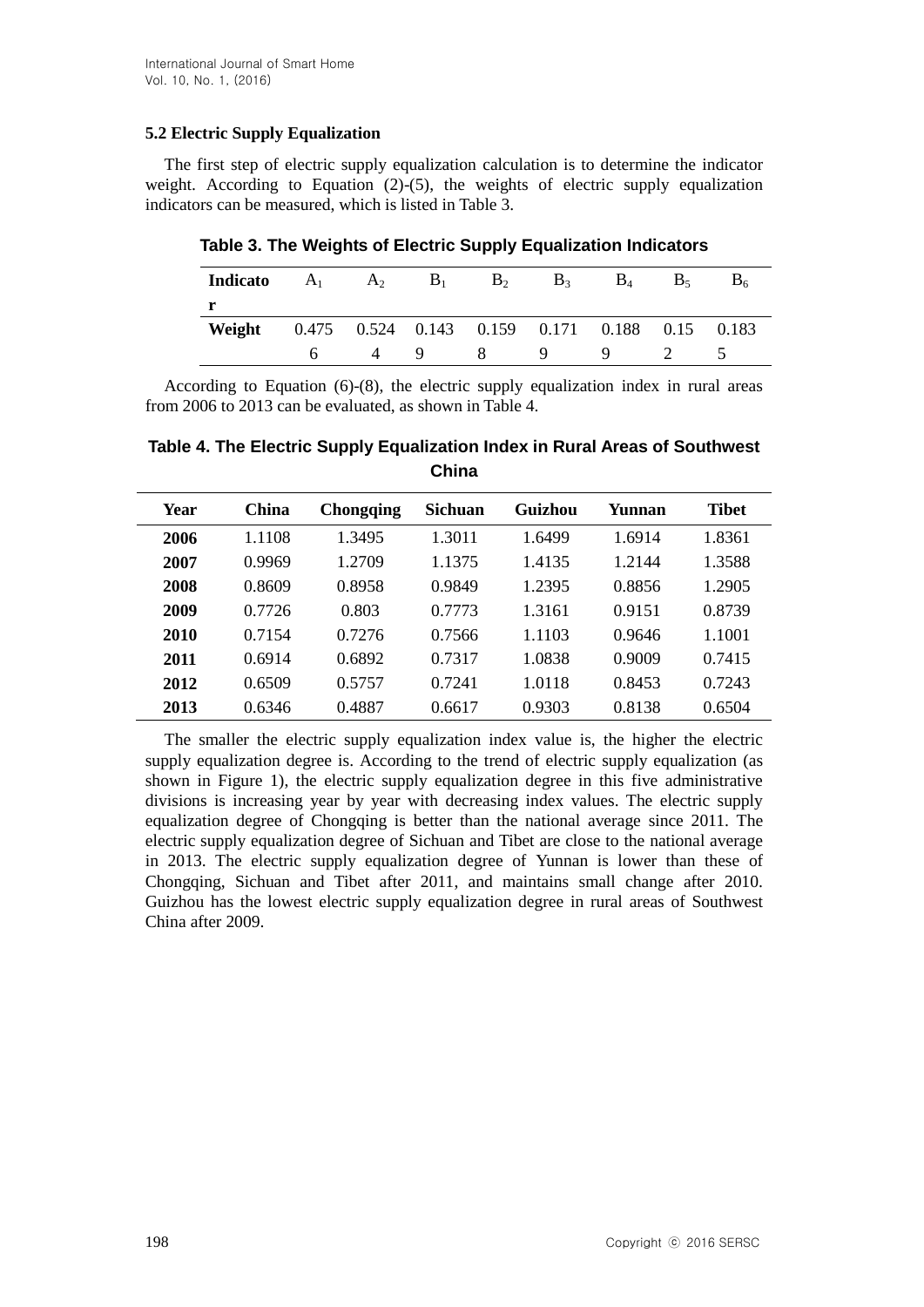



### **5.3 Electric Benefit Equalization**

The weights of electric benefit equalization indicators should be calculated according to AHP method. We conduct the judgment matrixes and then employ the Super Decisions 1.6.0 to measure the weights. The consistency indicator CR of first-grade indicator equals 0.0279 and the consistency indicators CR of second-grade indicator equal 0.0077, 0.0176 and 0.0176, respectively, which shows that the judgment matrixes is consistent. Thus, the weight of electric benefit equalization indicators are calculated, which is listed in Table 5.

|                  | - -           |          |          |                   |        |        |          |
|------------------|---------------|----------|----------|-------------------|--------|--------|----------|
| <b>Indicator</b> |               | Aл       | As,      |                   | B۶     | Do.    | $B_{10}$ |
| Weight           | 0.5336 0.3164 |          | 0.1500   | 0.2590            | 0.0581 | 0.0581 | 0.1584   |
| <b>Indicator</b> | B11           | $B_{12}$ | $B_{12}$ | $\mathbf{D}_{14}$ |        | D 16   |          |
| Weight           | 0.1767        |          | 0.0386   | 0.0937            |        |        |          |

**Weight** 0.1767 0.1011 0.0386 0.0937 0.0358 0.0205

**Table 5. The Weight of Electric Benefit Equalization Indicators**

According to Equation (9)-(10), the electric benefit equalization index of national rural areas in 2006 is chosen as the reference point, and then the electric benefit equalization index in rural areas of Southwest China from 2006 to 2013 can be evaluated, as shown in Table 6.

# **Table 6. The Electric Benefit Equalization Index in Rural Areas of Southwest China**

| Year | China  | <b>Chongqing</b> | <b>Sichuan</b> | Guizhou   | Yunnan    | <b>Tibet</b> |
|------|--------|------------------|----------------|-----------|-----------|--------------|
| 2006 | 0      | $-0.5186$        | $-0.3758$      | $-0.6577$ | $-0.4114$ | $-0.5628$    |
| 2007 | 0.063  | $-0.3385$        | $-0.2135$      | $-0.5454$ | $-0.2936$ | $-0.4854$    |
| 2008 | 0.0869 | $-0.1679$        | $-0.1299$      | $-0.4647$ | $-0.1597$ | $-0.3886$    |
| 2009 | 0.1871 | $-0.1012$        | 0.0568         | $-0.3006$ | $-0.0824$ | $-0.2902$    |
| 2010 | 0.2385 | $-0.0046$        | 0.055          | $-0.1607$ | 0.0397    | $-0.1769$    |
| 2011 | 0.3862 | 0.1435           | 0.2232         | $-0.0152$ | 0.1638    | $-0.0055$    |
| 2012 | 0.4752 | 0.2917           | 0.3127         | 0.1098    | 0.2539    | 0.0928       |
| 2013 | 0.5345 | 0.324            | 0.385          | 0.1228    | 0.2248    | 0.1411       |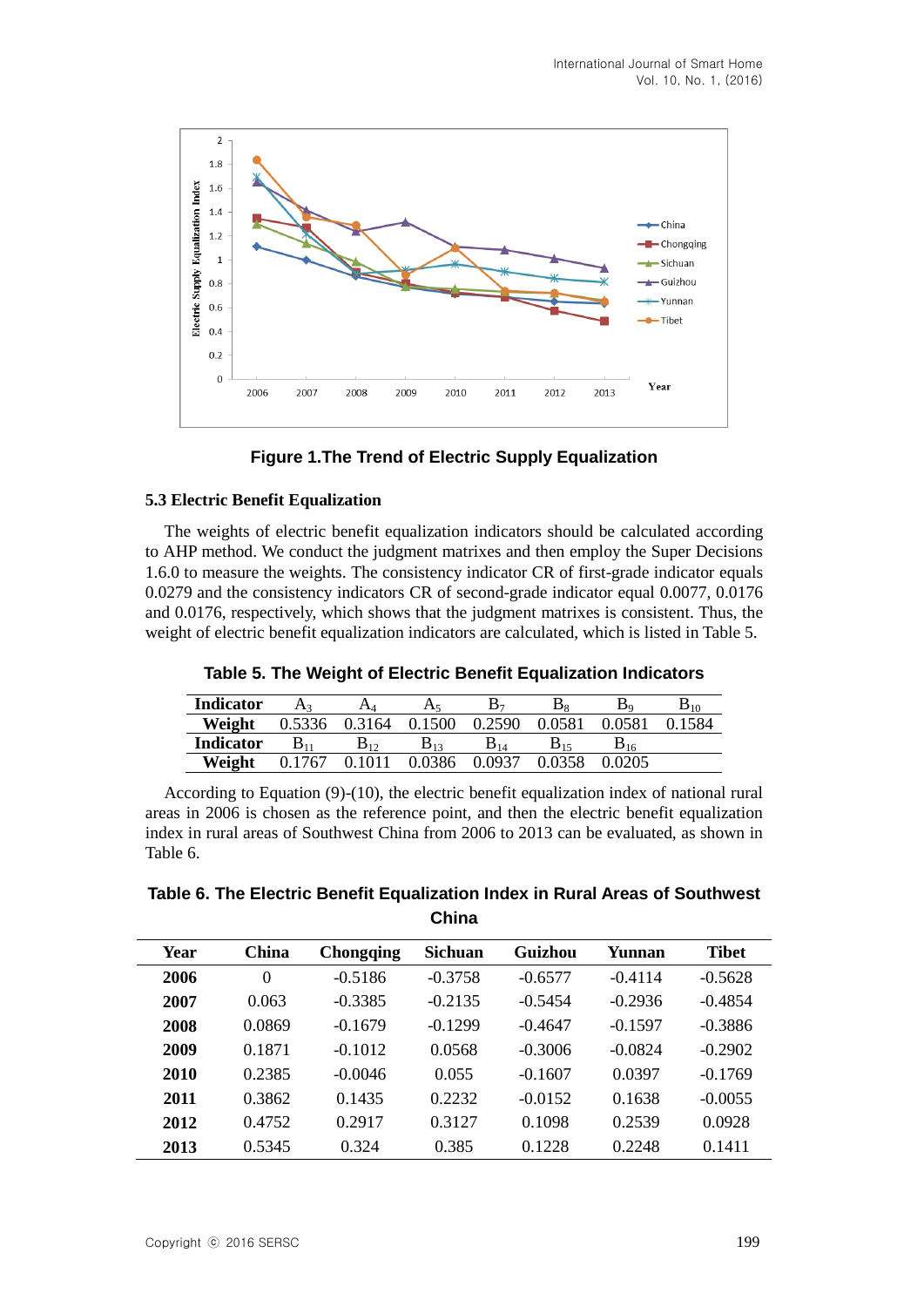In Table 6, positive values represent the electric benefit equalization degree of the administrative division in the year is higher than the national average level in 2006, and negative values represent the opposite situation. The higher the electric benefit equalization index value is, the higher the electric benefit equalization degree is. According to the trend of electric benefit equalization (as shown in Figure 2), the electric benefit equalization index values of this five administrative divisions are increasing year by year, but still lower than the national average level. Sichuan's electric benefit equalization is the highest in rural areas of Southwest China, which shows that the rural residents living in Sichuan gain the more consistent welfare from the electric universal service than those living in other administrative divisions of Southwest China. Chongqing and Yunnan have a relatively medium degree of electric benefit equalization. The electric benefit equalization of Tibet and Guizhou are lower, which means these rural residents can't enjoy fully benefit from electric universal service.



**Figure 2. The Trend of Electric Benefit Equalization**

### **5.4 Electric Universal Service Effect in Rural Areas of Southwest China**

The electric equalization degree in Southwest China is increasing year by year, which is consistent with the purpose of electric universal service. We analyze the electric universal service effect by deeply researching electric equalization index and the reasons for electric inequality.

We employ the entropy weight and variation coefficient method to establish the electric power investment index and electric power service index, as is shown in Figure 3 and Figure 4. According to Figure 3, the five administrative divisions in rural areas of Southwest China have lower electric power investment equalization degrees than nation. Sichuan and Chongqing have the greatest electric power investment equalization degrees in rural areas of Southwest China, close to the national average degree, following by Guizhou and Tibet. Electric power investment equalization of Yunnan is the least. According to Figure 4, the electric power service equalization degree of the five administrative divisions is increasing year by year but still obviously lower than the national average. Government agencies and electricity utilities in Southwest China should increase investment and promote electric power service level through carrying out household electrical engineering and rural power grid renovation projects.

We employ the prospect theory to establish the economic situation index, residential electricity level index and living quality index, as is shown in Figure 5, Figure 6 and Figure 7. According to Figure 5, the economic situation equalization degrees of five administrative divisions are increasing year by year, but still lower than the national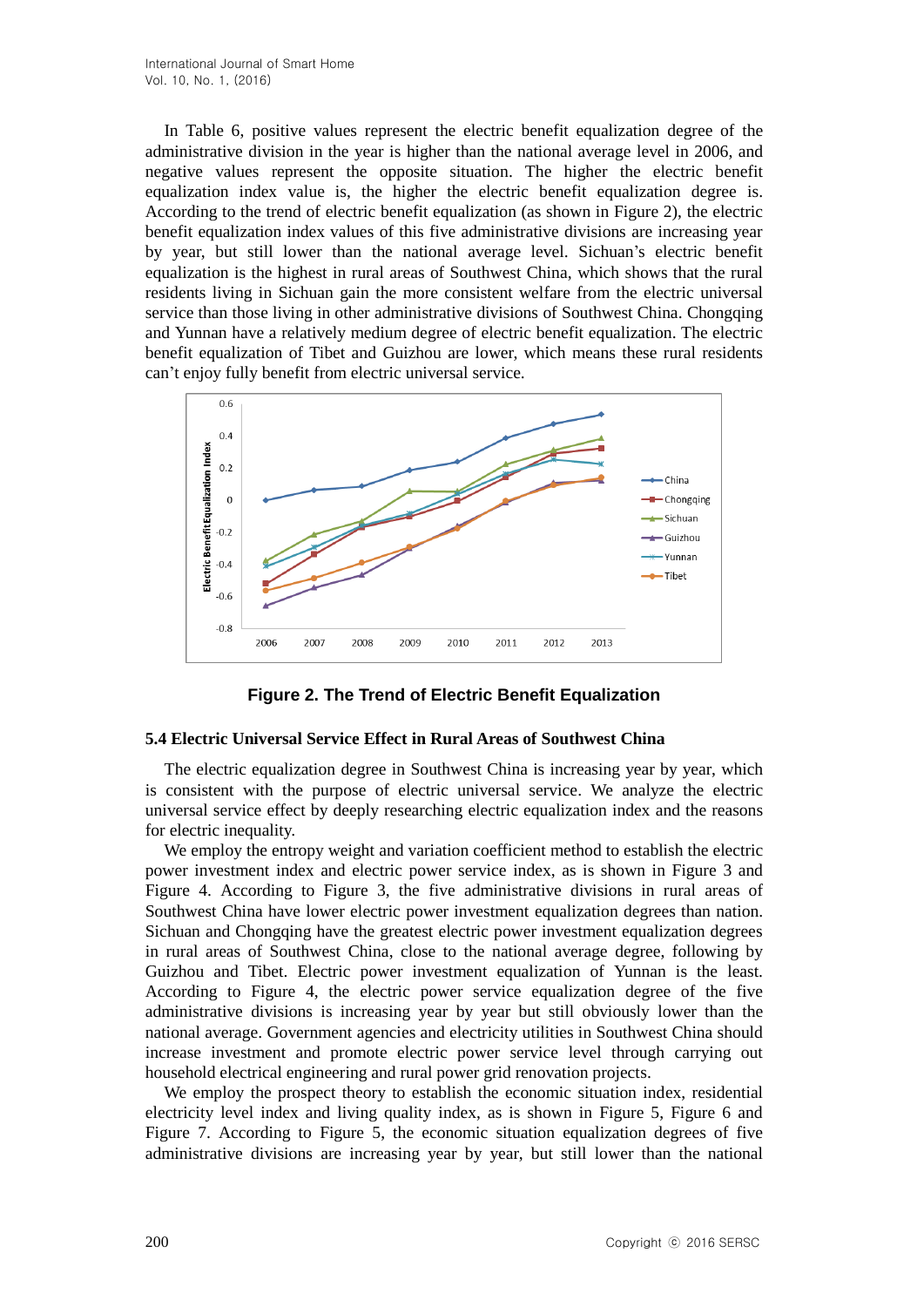average level. Chongqing's and Sichuan's economic situation equalization degrees are the best and similar, following by Yunnan's. Guizhou and Tibet have the lowest economic situation equalization degrees in rural areas of Southwest China. According to Figure 6, the residential electricity level equalization degrees of Yunnan and Tibet are close to the national average level. The residential electricity level equalization degrees of Guizhou is lowest in rural areas of Southwest China. According to Figure 7, the living quality equalization degree in rural areas of Southwest China is obviously lower than the national average level. Tibet's living quality equalization degree is the lowest in Southwest China. There are some other factors to influence the rural living quality, such as the age, education level, cognitive ability, etc. Even using electricity, it is very difficult to change living habits for rural residents in short term, which restricts the improvement of living quality.



**Figure 3. The Electric Power Investment Index and the Trend**



**Figure 4. The Electric Power Service Index and the Trend**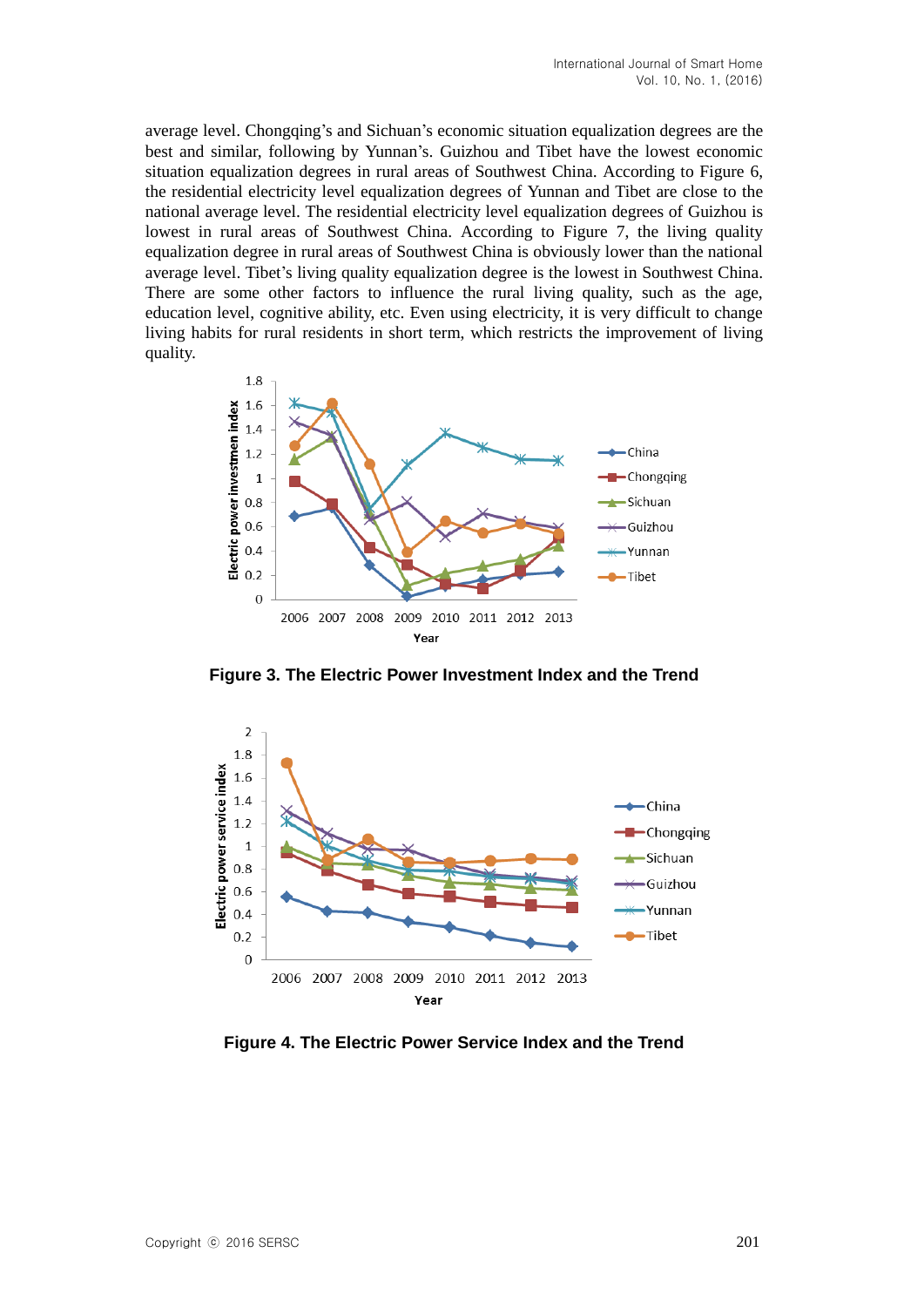

**Figure 5. The Economic Situation Service Index and the Trend**



**Figure 6. The Residential Electricity Level Index and the Trend**



**Figure 7. The Living Quality Index and the Trend**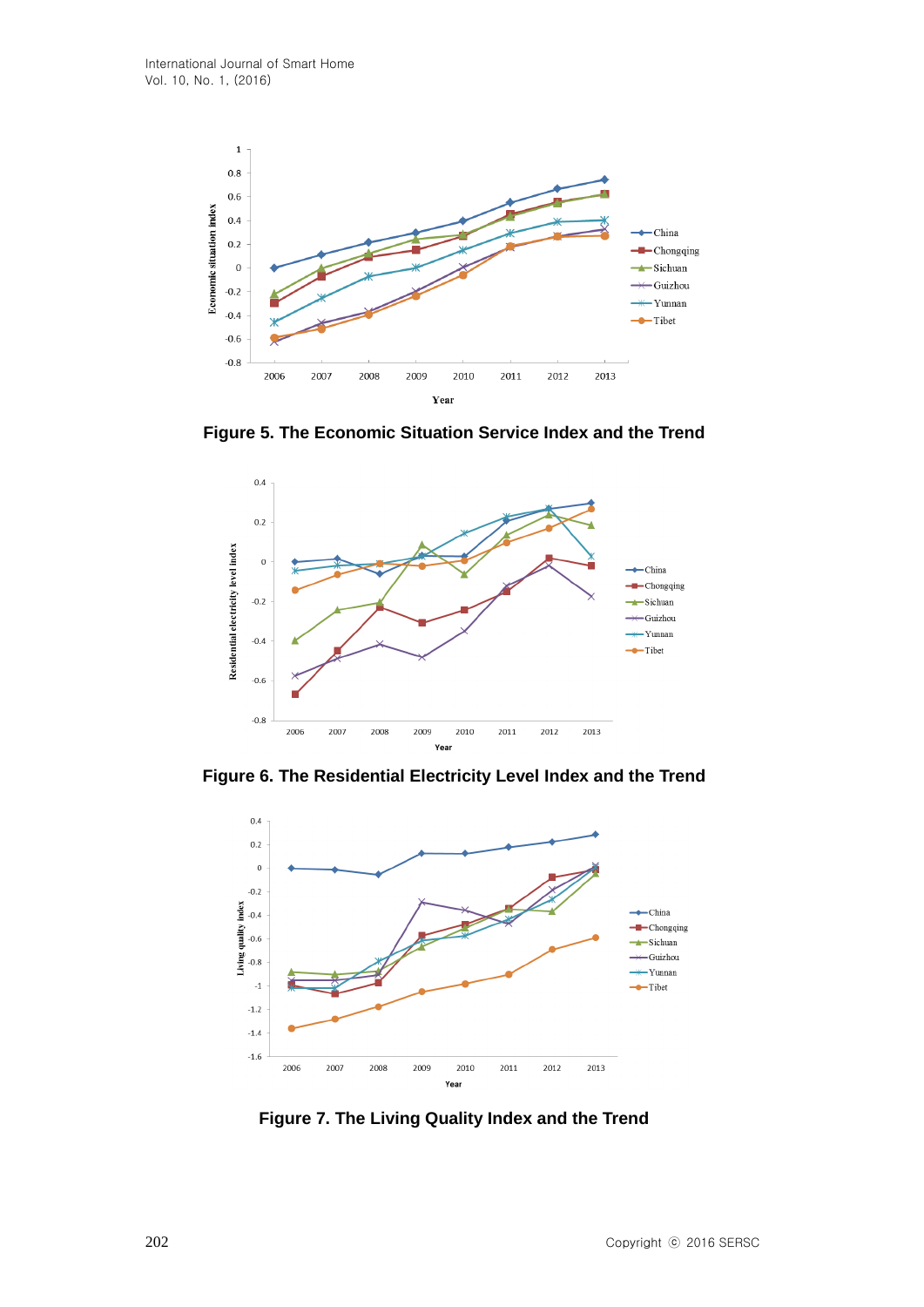The electric universal service in Southwest China has shown a certain effect in promoting the electric supply equalization and electric benefit equalization. Based on the above analysis, we put forward the following suggestions for the implementation of electric universal service in the rural areas of Southwest China. For Chongqing City, the government and the electricity utilities should take measures to enhance the level of rural electricity service and encourage rural residents to consume electricity. For Sichuan Province, the administrative authorities should continue to carry out electric universal service from the perspective of improving the living quality. For Yunnan Province, the administrant should increase the investment of rural electricity infrastructure and motivate electricity utilities to provide better electric service for rural areas through the policy means. For Guizhou Province, local government and electricity utilities should formulate complete measures for electric universal service to improve the rural electric equalization degree, including increasing investment of rural electricity infrastructure, reducing rural electricity price and carrying out household electrical engineering and rural power grid renovation project continuously. For Tibet Autonomous Region, the administrants should make clear the relationship between electricity and economy in rural areas and propose the electric universal service implementation strategies to promote regional economic growth and improve electric service level.

## **6. Conclusions**

Being a public service project, electric universal service is an important part of promoting the coordinated development of regional economy and the social equity and justice. Electric universal service has been implemented for many years in rural areas of Southwest China. Effective implementation of electric universal service can improve the electric equalization degree and increase social welfare to some extent. The research on the electric equalization evaluation model can provide a theoretical method for analyzing the electric equalization degree and the effect of electric universal service. The proposed evaluation model in this paper based on variation coefficient method and prospect theory from the perspective of electric equalization can fill the current research blank related to electric universal service.

According to the proposed electric equalization evaluation model and the analysis of electric universal service effect in rural areas of Southwest China, we can safely draw the following conclusions:

(1)The electric equalization evaluation model of electric universal service proposed in this paper not only includes the supply equalization, but also considers the benefit equalization. When evaluating the supply equalization, we pay more attention to the electric power investment and the electric power service in rural areas and conduct the electric supply equalization index based on entropy weight and variation coefficient method. Meanwhile, we establish the electric benefit equalization index from the perspective of individual welfare improvement by using the prospect theory.

(2)The empirical analysis of electric equalization shows that the electric equalization degree in rural areas of Southwest China is increasing year by year and the implementation effect of electric universal service is satisfactory. The electric supply equalization index and the electric benefit equalization index show the same upward trend from 2006 to 2013 in the rural areas in the five administrative divisions, but still lower than the national level to different extent.

(3) The analysis results of electric universal service effect indicate that the different implementation effect of electric universal service in rural areas of Southwest China is caused by the different equalization degrees of electric power investment, electric power service, economic situation, residential electricity level and living quality. Different administrative divisions have the different implementation levels of electric universal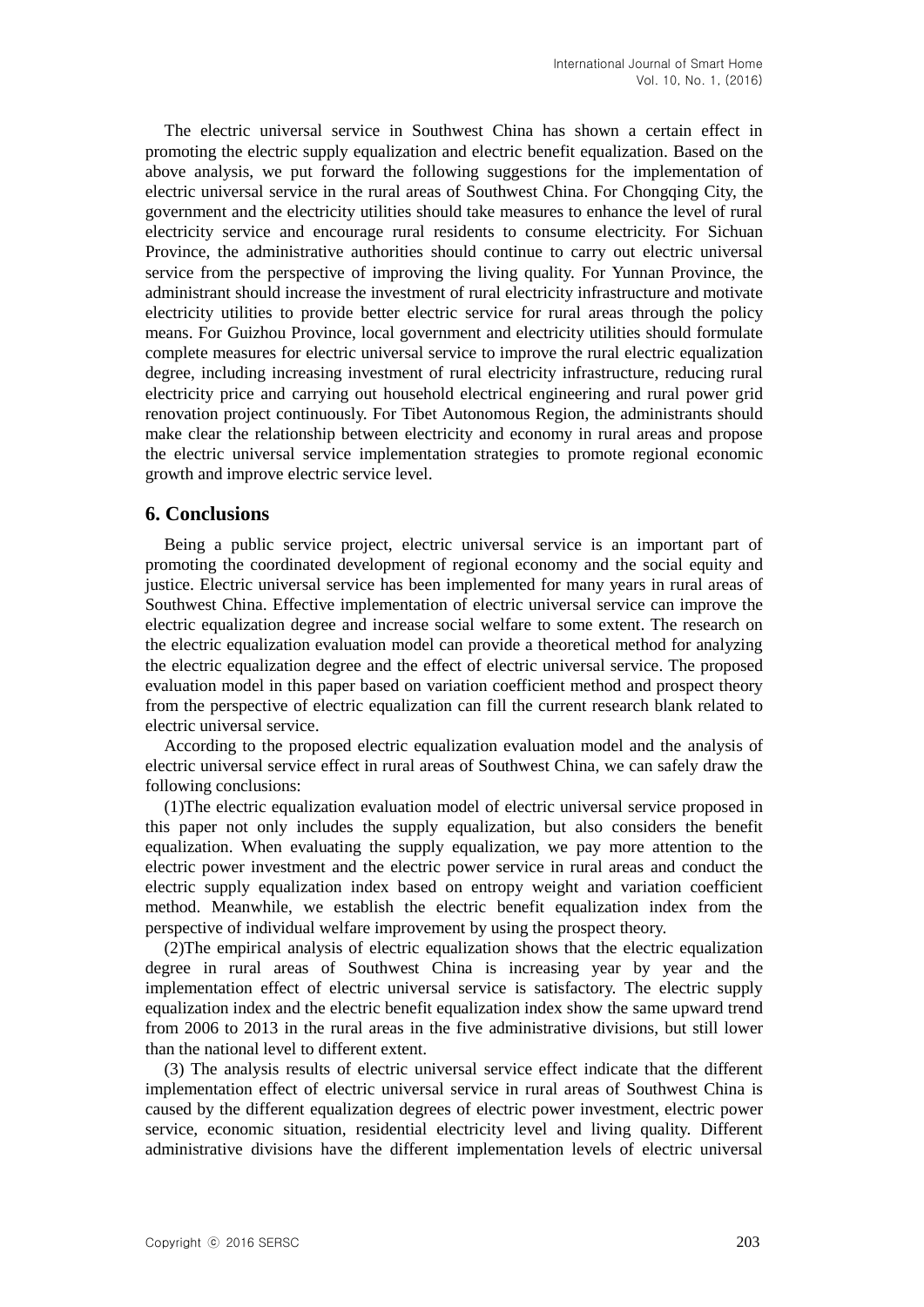service and the different improvement strategies which we put forward in the paper.

# **Acknowledgements**

This study is supported by the National Natural Science Foundation of China (Project Number 71373076).

## **References**

- [1] R. Cui and L. Su, "Research Status on Equalization of Public Sports Service for Nationwide Fitness in Hebei", Physics Procedia, **(2012)**.
- [2] C. Kotsogiannis and R. Schwager, "Accountability and fiscal equalization", Journal of Public Economics, vol. 92, no. 12, **(2008)**, pp. 2336-2349.
- [3] X. Jia and X. Yue, "Research on the funds allocation mechanism of balance transfer payments in China", Economic Research Journal, vol. 1, **(2012)**, pp. 17-30
- [4] L. Wang, "Equalization measures and reform path of local government public service expenditure", Journal of Public Management, vol. 4, **(2014)**, pp. 29-37.
- [5] S. Jiang, L. Shena and Z. Li, "Empirical Study on the Contribution of Infrastructure to the Coordinated Development between Urban and Rural Areas: Case Study on Water Supply Projects", SciVerse ScienceDirect, vol. 11, **(2011)**, pp. 1113-1118.
- [6] X. Zhang, W. Yuzhe, M. Skitmore and S. Jiangm, "Sustainable infrastructure projects in balancing urban-rural development: towards the goal of efficiency and equity", Journal of Cleaner Production, **(2014)**, pp. 27:1-10.
- [7] G. Siciliano, F. Urban, S. Kim and P. D. Lonn, "Hydropower, social priorities and the rural–urban development divide: The case of large dams in Cambodia", Energy Policy, vol. 86, **(2015)**, pp. 273-285.
- [8] H. Zeng, "Study on Standardization Systems for Equalization of Basic Public Services and Assessment Method of Fiscal Transfer Payment in China", Economic Research Journal, vol. 6, pp. 20-32.
- [9] Y. Yang, "Comprehensive analysis of the equalization of basic public services based on grey relation", Statistics and Decision, http://www.cnki.net/kcms/detail/42.1009.C.20140808. 1405.034.html, **(2014)**.
- [10] X. Wang and R. Nan, "Construction and application of evaluating index for the level of the equalization of basic public services", Soft Science, vol. 25, no. 7, **(2011)**, pp. 21-26.
- [11] H. Zhao, S. Guo, Q. Zhang and C. Li, "Social Welfare Evaluation of Electric Universal Service in China: From the Perspective of Sustainability", Sustainability, vol. 6, **(2014)**, pp. 4949-4965.
- [12] W. Qi, W. Chong and S. Yang, "Evaluating corporate social responsibility of airlines using entropy weight and grey relation analysis", Journal of Air Transport Management, vol. 42, **(2015)**, pp. 55-62.
- [13] B. Ning, W. Peng, S. Guo and Z. Shan, "Comprehensive evaluation of agricultural water conservancy infrastructure based on combination weighting and improved TOPSIS method", Water Saving Irrigation, vol. 12, **(2014)**, pp. 68-70,75.
- [14] T. L. Saaty, "The Analytic Hierarchy Process", Mac Gray-Hill, **(1980)**.
- [15] A. E. Attema, W. B. F. Brouwer and O. l'Haridon, "Prospect theory in the health domain: A quantitative assessment", Journal of Health Economics, vol. 32, **(2013)**, pp. 1057– 1065.
- [16] Z. Fan, X. Zhang, F. Chen and Y. Liu, "Multiple attribute decision making considering aspiration-levels: A method based on prospect theory", Computers & Industrial Engineering, vol. 65, **(2013)**, pp. 341-350.
- [17] K. Wang, Y. Wang, K. Li and Y. Wei, "Energy poverty in China: An index based comprehensive evaluation", Renewable and Sustainable Energy Reviews, vol. 47, **(2015)**, pp. 308-323.
- [18] G. Luo and X. Zhang, "Universalization of access to modern energy services in Tibetan rural households—Renewable energy's exploitation, utilization, and policy analysis", Renewable and Sustainable Energy Reviews, vol. 16, **(2012)**, pp. 2373-2380.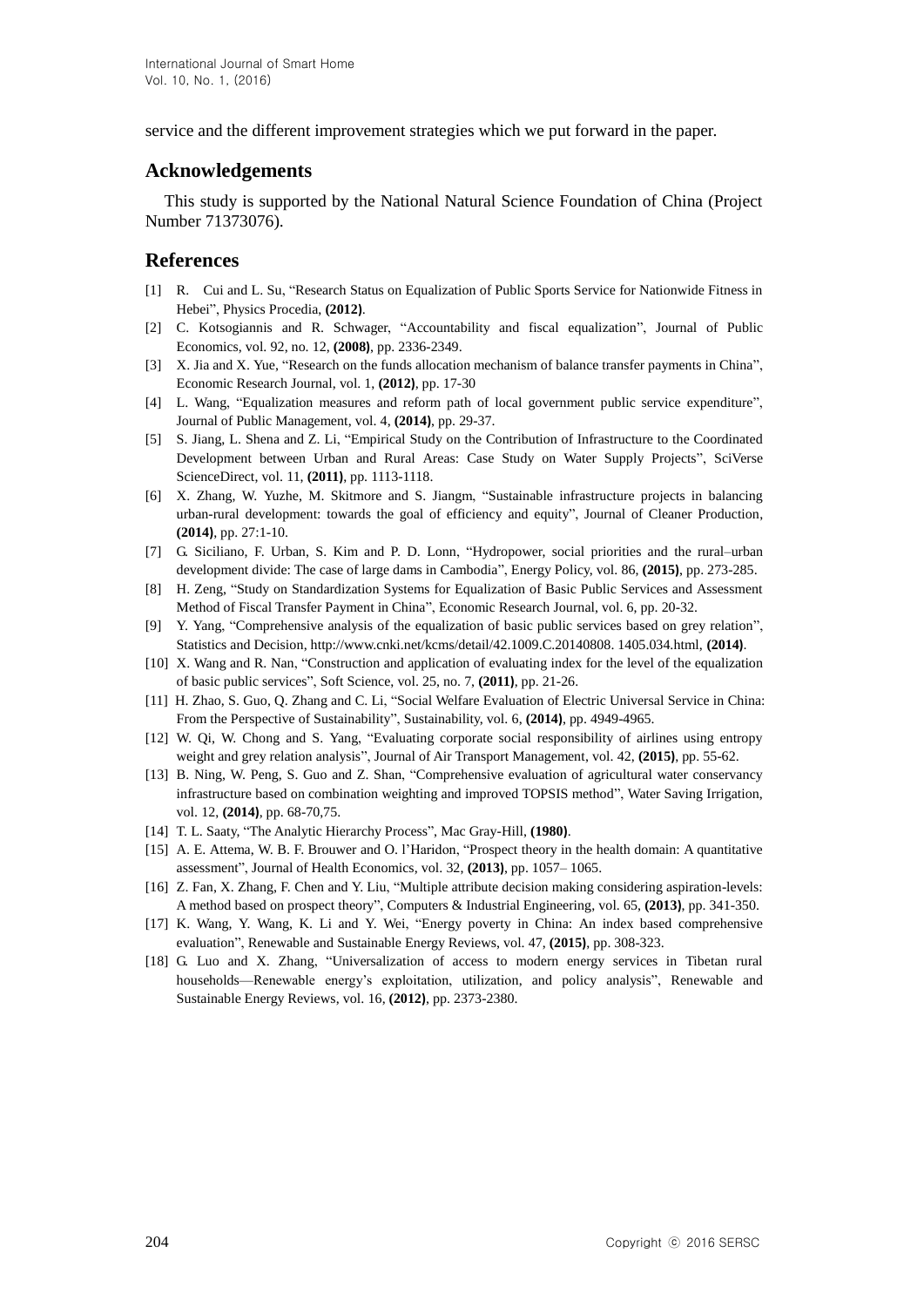# **Authors**



**Huijuan Huo**, She received the master degree in industrial economics from North China Electric Power University. And she is reading for the Ph.D. in technological economics in North China Electric Power University.

From 2012 to 2015, she studied at North China Electric Power University. Her current research interests include electric power economics and management, technological economics, and energy saving service.



**Huiru Zhao**, She received the Ph.D. in technological economics from North China Electric Power University.

From 1988 to 2015, she taught at North China Electric Power University. Her current research interests include electric power economics and management, technological economics, and energy management. She has applied for several fund projects, such as the national natural fund and Humanity and Social Science project of the Ministry of Education of China.